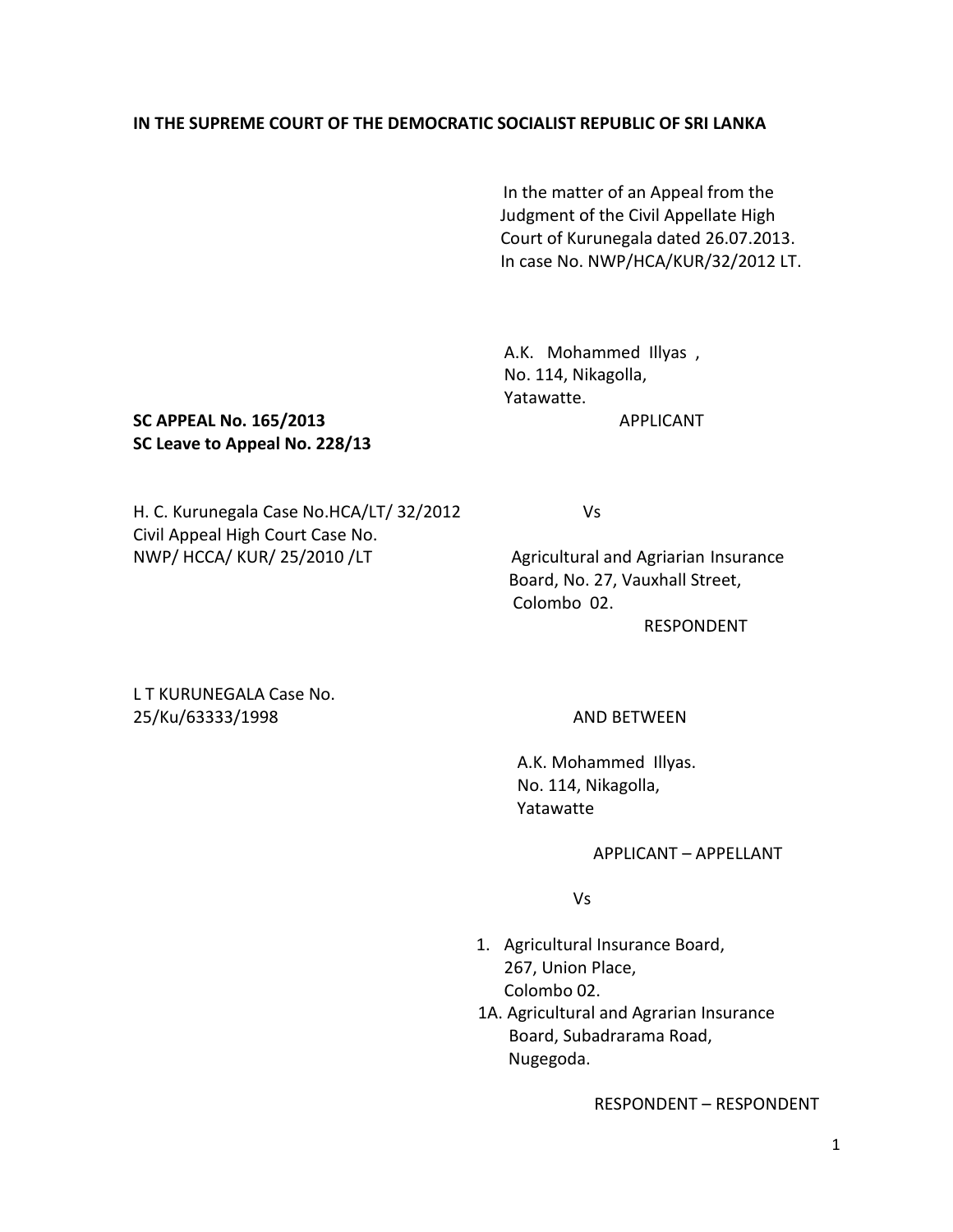### AND NOW BETWEEN

A. K. Mohammed Illyas, No. 114, Nikagolla, Yatawatte.

APPLICANT – APPELLANT – APPELLANT

Vs

- 1. Agricultural Insurance Board, 267, Union Place, Colombo 02.
- 1A. Agricultural Insurance and Agrarian Insurance Board, Subadrarama Road, Nugegoda.

RESPONDENT- RESPONDENT-RESPONDENT

…………………………………………………………………………………………………………………………………………………....

 In the matter of an Appeal from the Judgment of the Civil Appellate High Court of Kurunegala dated 26.07.2013. In case No. NWP/HCA/KUR/32/2012 LT.

 A.K. Mohammed Illyas , No. 114, Nikagolla, Yatawatte.

Vs

 Agricultural and Agriarian Insurance Board, No. 27, Vauxhall Street, Colombo 02.

RESPONDENT

**SC APPEAL 164/13**

SC LEAVE TO APPEAL No. 364/13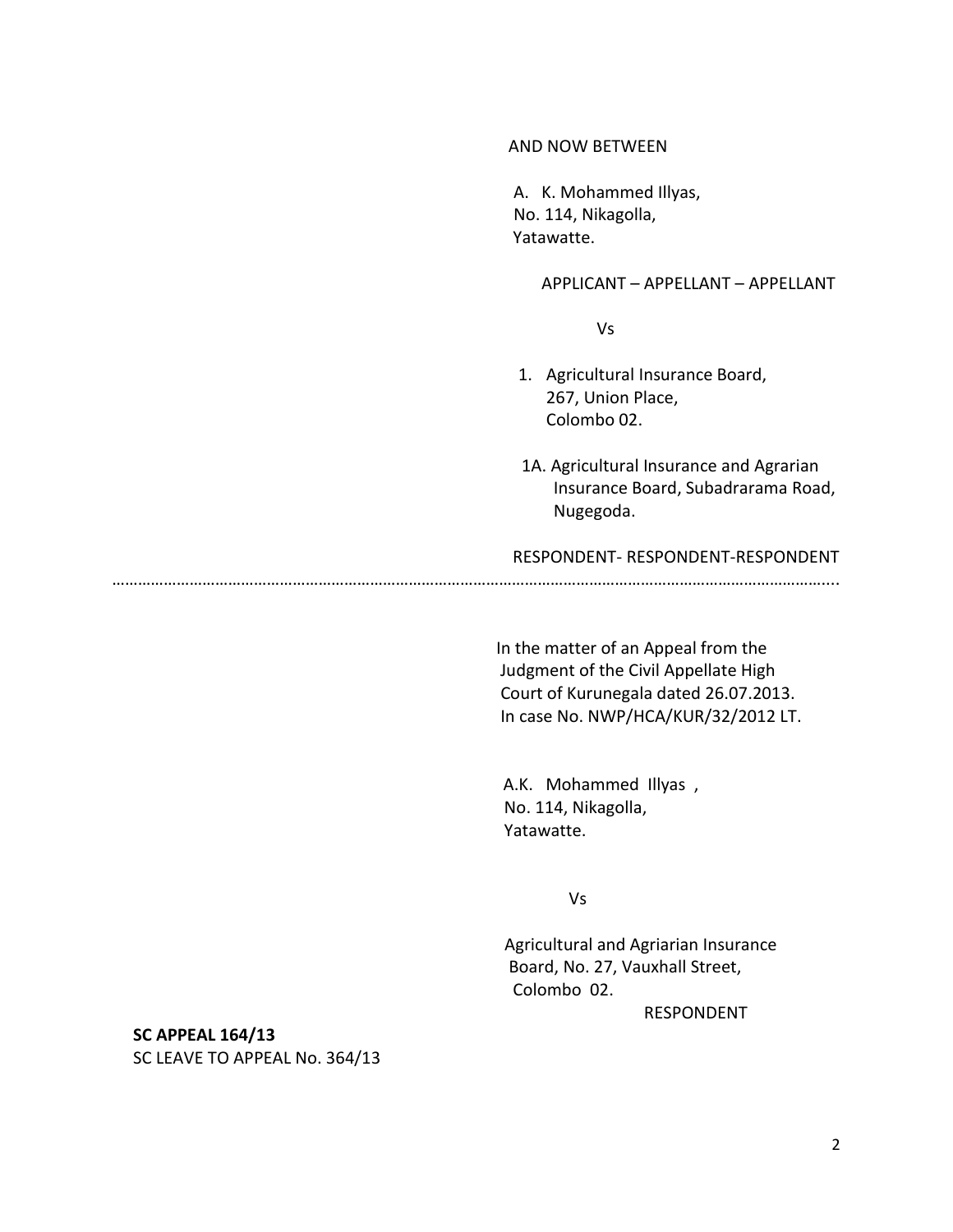HC KURUNEGALA Case No. AND BETWEEN HCA/LT/32/2012.

 A.K. Mohammed Illyas. No. 114, Nikagolla, Yatawatte

#### APPLICANT – APPELLANT

Vs

- 1. Agricultural Insurance Board, 267, Union Place, Colombo 02.
- 1A. Agricultural and Agrarian Insurance Board, Subadrarama Road, Nugegoda.

RESPONDENT - RESPONDENT

 CIVIL APPELLATE HIGH COURT Case No. NWP/HCCA/KUR/25/2010/LT

## AND NOW BETWEEN

L T KURUNEGALA Case No. 25/Ku/63333/1998

- 1. Agricultural and Agrarian Insurance Board, No. 27, Vauxhall Street, Colombo 02.
- 1A. Agricultural and Agrarian Insurance Board,No. 117, Subadrarama Road, Nugegoda.

RESPONDENT-RESPONDENT-APPELLANT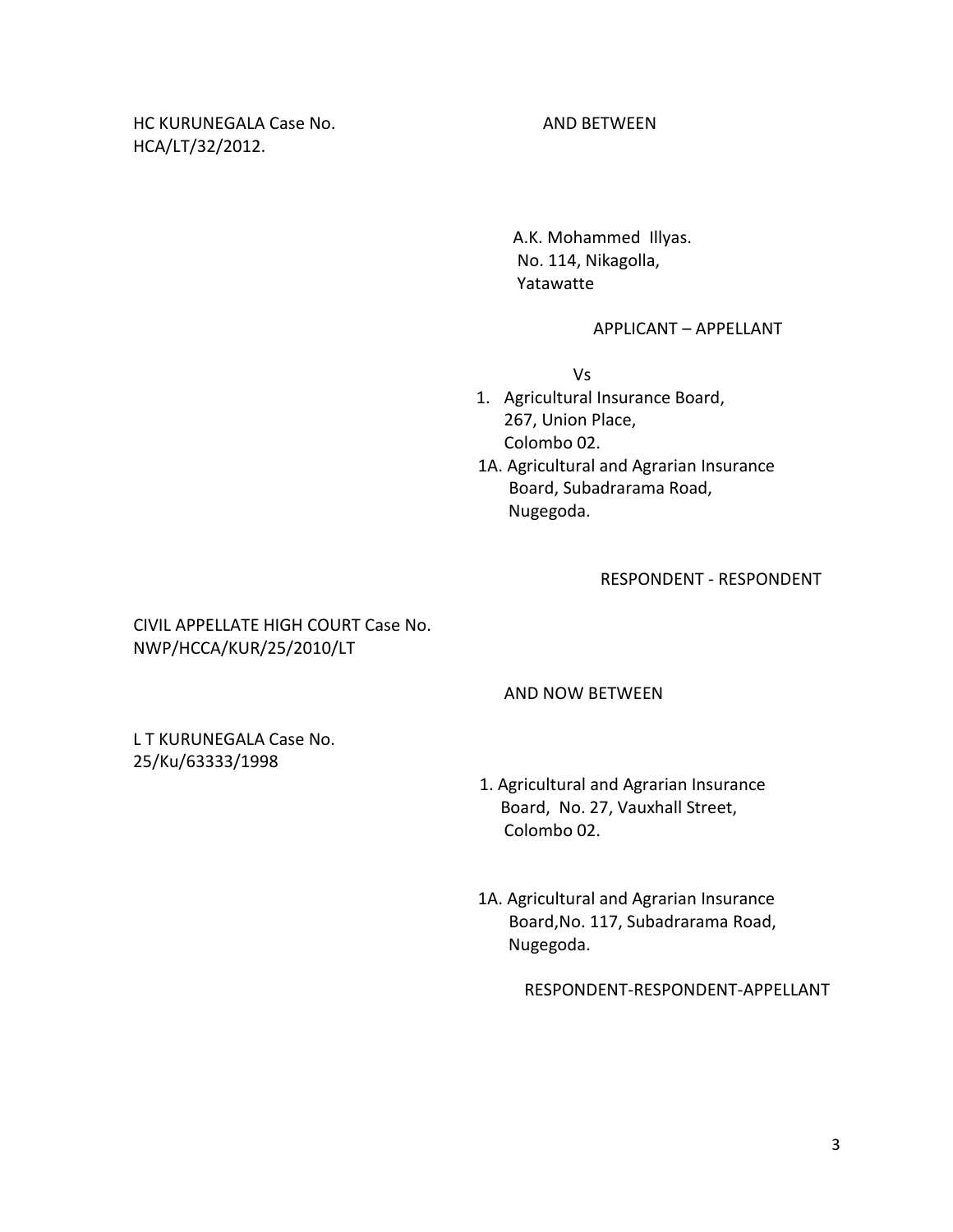Vs

A.K. Illyas, No. 114, Nikagolla, Yatawatte.

## APPLICANT-APPELLANT-RESPONDENT

**……………………………………………………………………………………………………………………………………………….**

# **BEFORE : PRIYASATH DEP PCJ S. EVA WANASUNDERA PCJ & K. T. CHITRASIRI J.**

**COUNSEL :** D. K. Dhanapala for the Applicant Appellant Appellant In SC Appeal No. 165/13 and for the Applicant Appellant Respondent in SC Appeal No. 164/13 Sobitha Rajakaruna DSG for the Respondent Respondent Respondent In SC Appeal No. 165/13 and for the Respondent Respondent Appellant In SC Appeal No.l 164/13.

**ARGUED ON : 27. 01. 2016**

**DECIDED ON : 28. 03. 2016**

## **S. EVA WANASUNDERA PCJ**

This is an Appeal in which leave to appeal was granted on 28.11.2013. on the questions of law enumerated in paragraph 16 of the Petition dated 05.09.2013.

It has arisen from the Civil Appellate High Court judgment dated 26.07.2013. In this Appeal,the Appellant has appealed from that judgment. The Respondent in this case also had appealed from the same judgment and leave was granted in that case as well and the number of that case is SC Appeal No. 164/2013. **Since both cases have arisen from the same judgment f the Civil Appellate High Court, the parties agreed that they be consolidated and heard together by one bench of judges and that they will abide by one judgment of this court**. Therefore, I will consider the judgment of the High Court dated 26.07.2013 on submissions made by parties alleging different grounds for appeal.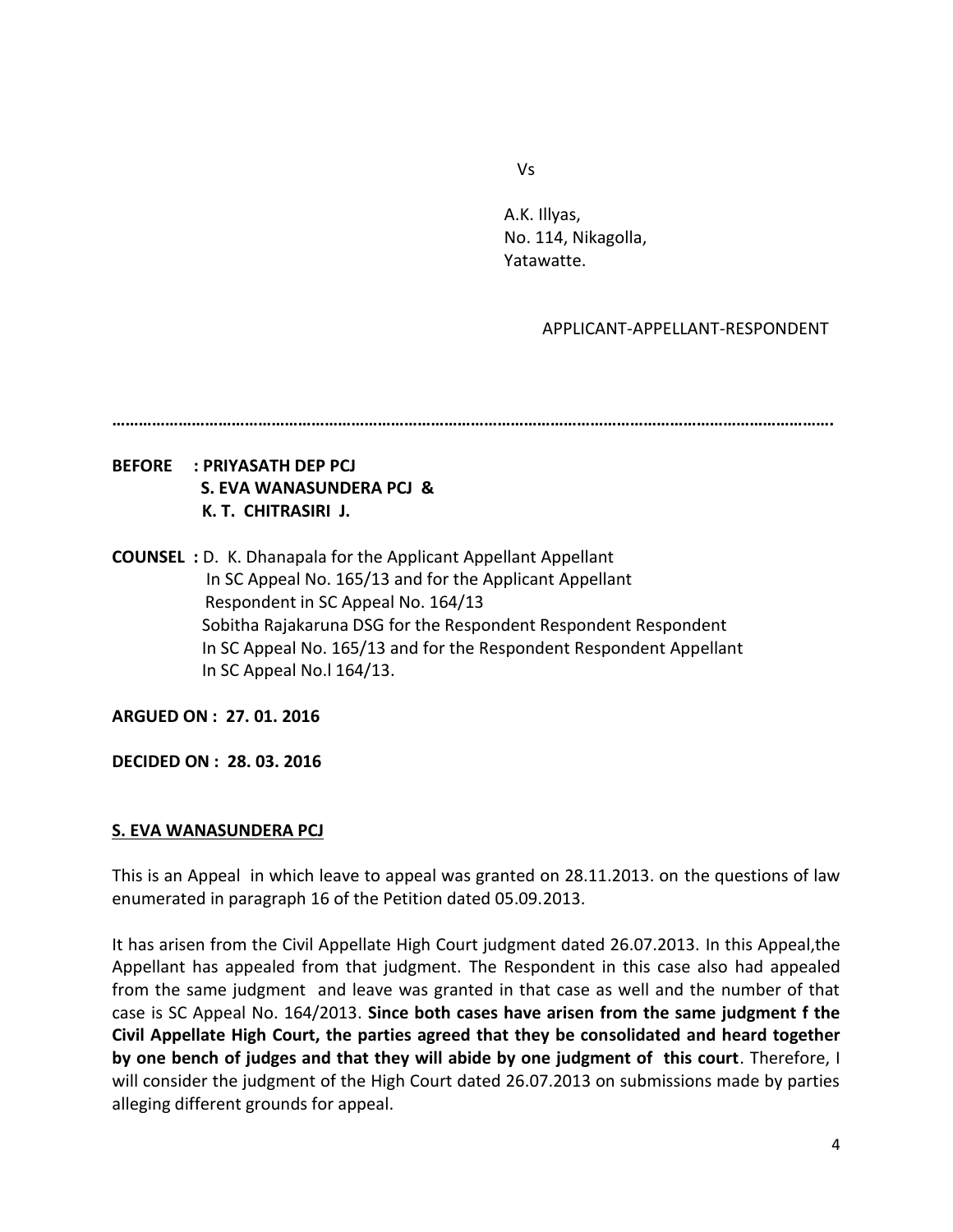The employee complains that the learned High Court Judge has erred in law by failing to appreciate the evidence in the correct perspective and by having calculated the compensation on the basis of last drawn salary disregarding the document marked as R 39 and also by having unreasonably limiting the amount of compensation ordered for a period of 10 years. The employer complains that the High Court Judge erred in law by considering extraneous factors and by disregarding the conclusions made by the LT President ,and by allowing the appeal of the employee concluding that the employee did not have the mental element of intention to vacate and therefore he cannot be held to be deemed to have vacated the post , amongst many other reasons. Both parties have submitted that the High Court judgment is unsatisfactory.

The facts pertinent to this case is as follows; The employee Illyas was employed by the employer Agricultural and Insurance Board as a Development officer on or about 15<sup>th</sup> September, 1986. He served in different offices of the employer till 23rd November, 1997.The employer by its letter dated  $16<sup>th</sup>$  January, 1998, informed the employee that he is deemed to have vacated his office w.e.f 23.11.1997. The employee claimed that his services have been terminated unjustly and unreasonably and filed an application in the Labour Tribunal against the employer. The employer filed answer and stated that on 25.11.1997 the employee had sent a telegramme submitting that he is ill and thereafter he had not requested for leave.He had not written any letters to the employer. No notification was made to his employer about his absence from work from 25.11.1997 to 01.01.1998 and as such he was informed by his employer that he is deemed to have vacated his post. On 16.02.1998 the employee had written a letter as an appeal , submitting seven medical certificates indicating different sicknesses for different periods. The employer had rejected the said appeal. Aggreived by that, Illyas, the employee, had come before the Labour Tribunal.

I observe that the Labour Tribunal, has analyzed the evidence giving its mind to the seven medical certificates which were brought to the attention of the employer by the employee after the letter of vacation of post was sent to him**. It was dated 16.01.1998. and it was marked R30.** The medical certificates were dated, 15.11.1997, 22.11.1997, 24.11.1997, 15.12.1997, 17.12.1997, 02.01.1998 and 09.01.1998. which covered the period when he was absent from work, i.e. from 15.11.1997 to 23.01.1998.

It can be understood, in the background of **taking all of them to be true,** that these medical certificates would have been in the possession of the employee, Illyas by the time he received the letter **of vacation of post dated 19.01.1998 which he had stated in his appeal to have received by him on 21.01.1998**. I observe **that none of these medical certificates were produced by him to the employer till after 37 days** *(last medical certificate was dated 09.01.1998 and his letter to the employer was dated 16.02.1998.),* **i.e. after one month and 7 days,** by way of a letter as an appeal , **dated 16.02.1998.** 

Three questions arise in my mind. Why did he not send the medical certificates as and when he got them from the doctor into his hand? Why did he not send a letter to the employee asking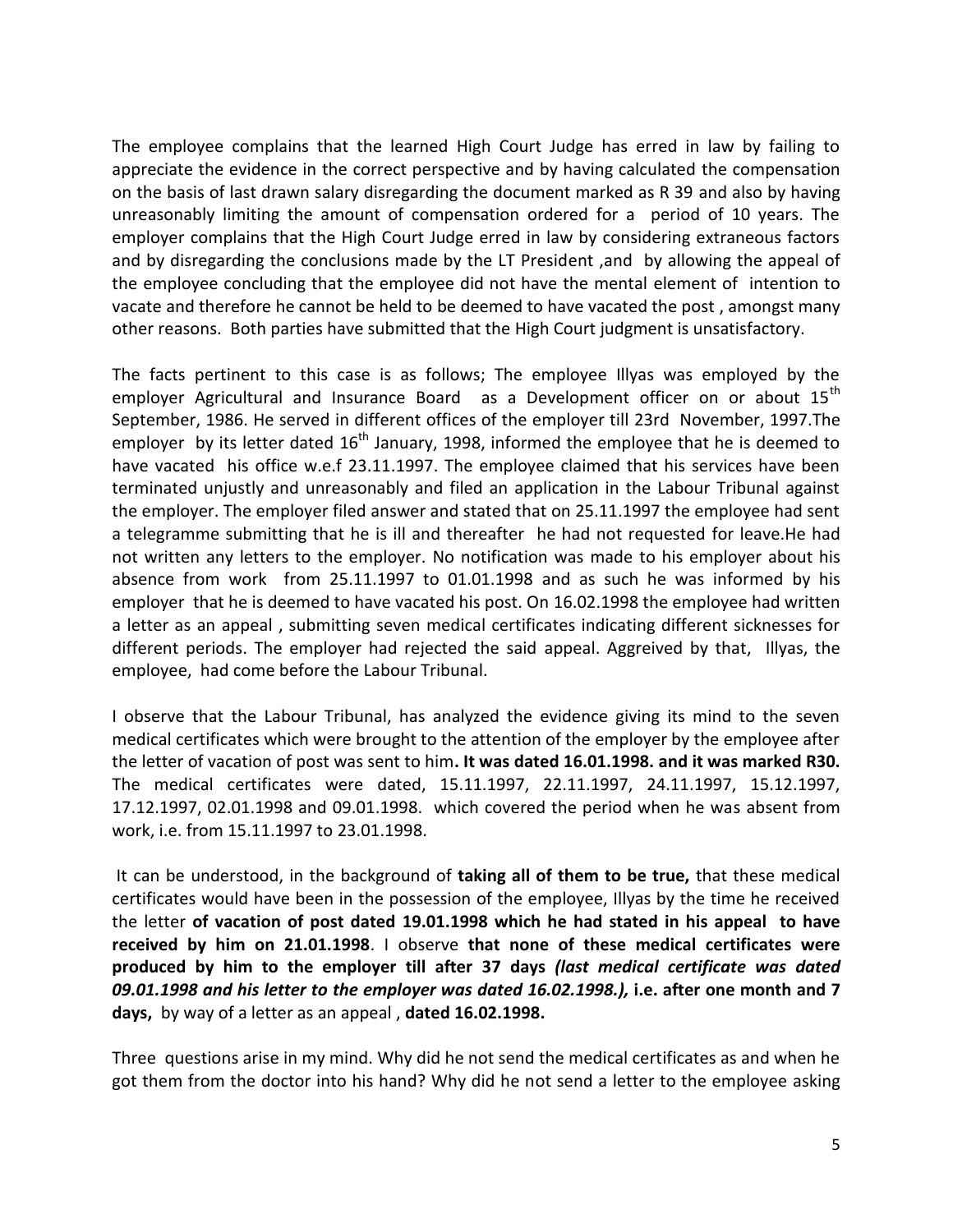for leave on medical grounds? Then, even after getting the medical certificates, why did he wait for another 37 days to write to the employer?

He had waited from 21.01.1998 until 16.02.1998 to write to the employer. He received the letter of vacation of post marked as R30 dated 19.01.1998 by post delivered to him on 21.02.1998. By R30, he was informed that he is deemed to have vacated his post w.e.f. 23.11.1997. He submitted the medical certificates with an appeal written after 26 days of coming to know that he has lost his occupation. Under these circumstances I hold that he had no intention of staying in his post at work. I fail to see that he had any intention to remain as a worker with this employer. On the contrary, I observe that he was not interested about his occupation; he did not care whether he could get back to work or not and he was not bothered about going back to work even after getting out of all the different sicknesses he had got during the time period of 15.11.1997 to 23.01.1998. Instead of being conscious of his duty to report to work, he did not even try to contact the employer and secure his place with the employer. He finally got the letter of vacation of post and even thereafter he had not responded to that letter for the next 37 days which I consider to be quite abnormal for someone who would have wanted to get back to work under the same employer.

It is incredible that someone who had the mental element of intention to stay at work with the same employer, could ever have taken that long to write to the employer. In the circumstances I hold that he had hardly any intention to get back to work.

In the case of *Nelson de Silva Vs State Engineering Corporation 1996 2 SLR 342,* the concept of vacation of post has been determined to include two elements. Vacation of post or desertion or abandonment of service consists of;

- a. Failure to report to work ( absence without leave ) and
- b. An intention to desert and abandon employment.

In the case of *Building Materials Corporation Vs Jathika Seveka Sangamaya 1993 2 SLR 316*, the Supreme Court held that long absence without obtaining leave or authority is evidence of desertion or abandonment of service. In that case also, the Applicant, employee had been absent for a long period from work. The Court held that the workman had failed to satisfy the employer that he was in fact ill and that he was not fit to report for work. The Supreme Court held that it was clear that the employee by his conduct had severed the contract of service.

The employee, Illyas, by his own inaction and by his own documents have displayed that he had no intention to report to work. He failed to inform the employer by any letter or any message which could have been sent through a messenger why he could not report to work which he had failed to do. It is obvious that he had not reported to work without obtaining leave or without giving any reasonable grounds for his absence from work

I am of the opinion that no employer could indefinitely keep a post vacant without receiving any information from the worker of his inability to come to work. The employer did not send